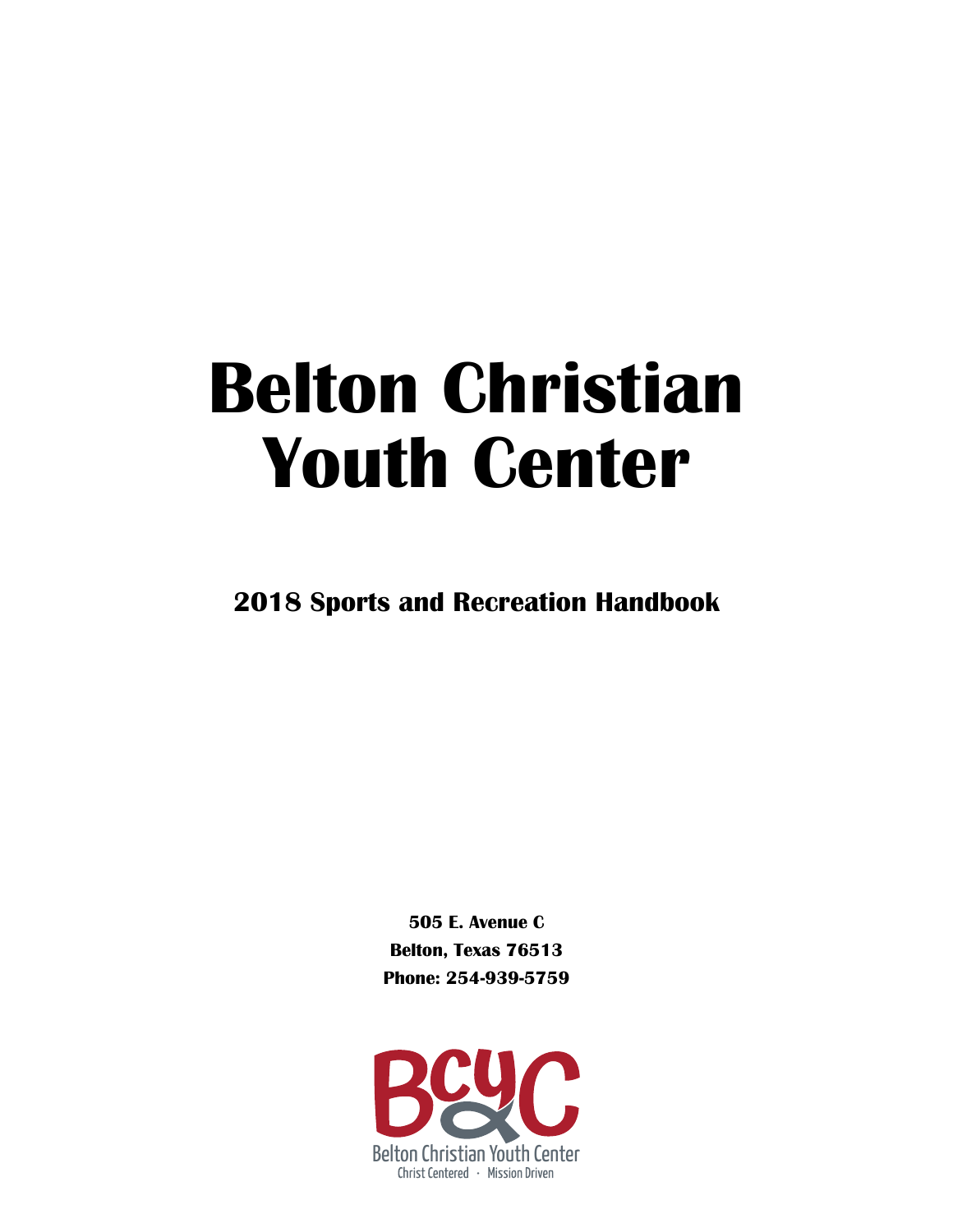#### **I. Purpose of this Handbook**

- Explain the process of how Belton Christian Youth Center sports programs are administered.
- Explain how leagues are organized and conducted.
- Define expectations of coaches, parents, players and officials.
- Help ensure a positive experience for all involved.

#### **Belton Christian Youth Center Athletics Staff**

- Andy Decker, Sports and Recreation Director; (254) 939-5759; andy@beltonyouth.com
- Megan Mendiola, Sports and Recreation Assistant; megan@beltonyouth.com

#### **BCYC Mission Statement**

The mission of the Belton Christian Youth Center is to provide Christian early childhood, after-school, sports and recreation, and summer childcare promoting Christian values through education and recreation in order to enhance the potential of all youth and strengthen families.

#### **BCYC Sports faith**

I have fought the good fight, I have finished the race, I have kept the faith. 2 Timothy 4:7 The purpose is for the young athletes to learn about the word and develop through a positive environment of coaching and mentoring.

The LORD is my strength and my shield; my heart trusts in him, and he helps me. My heart leaps for joy, and with my song I praise him. Psalm 28:7

## Goals of Belton Christian Youth Center Sports Programs

- To offer every participant the opportunity to learn the fundamental skills associated with each sport.
- To expect and ensure good sportsmanship and fair play at all times.
- To emphasize the lifelong benefits of physical fitness and good sportsmanship.
- To ensure a safe, drug-free atmosphere for games and practices.
- To promote equal and fair treatment of every participant regardless of skill level, race, social-economic status, sex, creed or physical ability.
- To ensure all staff, volunteer coaches and officials are adequately trained.

## Belton Christian Youth Center's Philosophy of Youth Sports

The Belton Christian Youth Center sports programs are designed to provide children with the opportunity to experience sports in a structured, nourishing environment. Participation in athletics plays a valuable role in the development of our children. Aspects of teamwork, commitment, physical fitness, self-esteem and fair play contribute to the growth and maturity of young people.

## **National Standards for Youth Sports**

1. **Proper sports environment** – Parents must consider and carefully choose the proper sports environment for their child, including the appropriate age and development for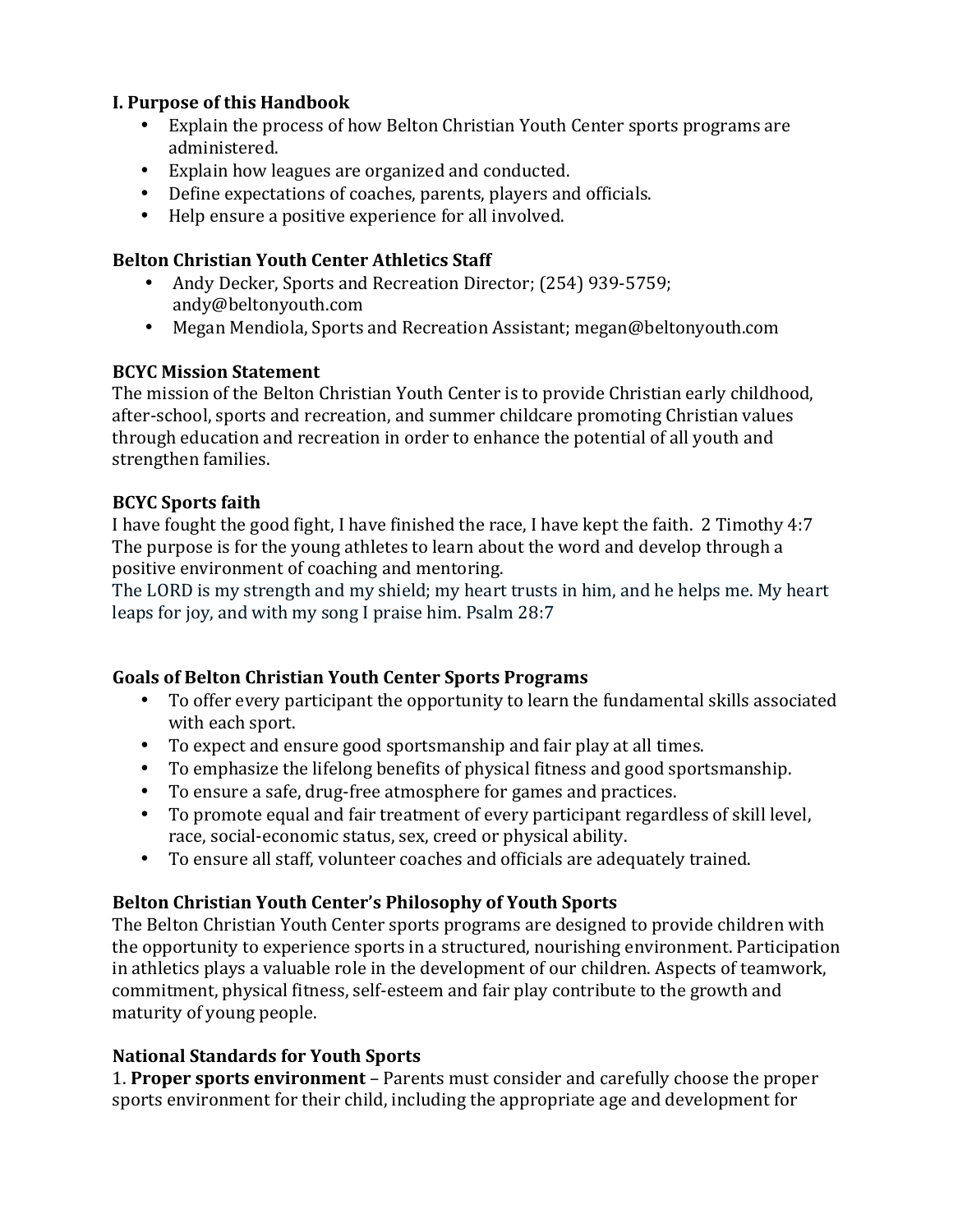participation, the type of sport, the rules of the sport, the age range of the participants and the proper level of physical and emotional stress.

2. Programs based on the well-being of children – Parents must select youth sports programs that are developed and organized to enhance the emotional, physical, social and educational well-being of children.

3. **Drug, tobacco and alcohol-free environment** – Parents must encourage a drug, tobacco and alcohol-free environment for their children.

4. Part of a child's life - Parents must recognize that youth sports are only a small part of a child's life.

5. **Parent's active role** – Parents must make a serious effort to take an active role in the youth sports experience of their child providing positive support as a spectator, coach, league administrator and/or caring parent.

6. **Positive role model** – Parents must be a positive role model, exhibiting sportsmanlike behavior at games, practices, and home, while also giving positive reinforcement to their child and support of their child's coaches.

**7. Parental commitment** – Parents must demonstrate their commitment to their child's youth sports experience.

8. **Safe playing equipment** – Parents must insist on safe playing facilities, healthful playing situations, and proper first aid applications, should the need arise.

9. **Equal play opportunity** – Parents, coaches, and league administrators must provide equal sports play opportunity for all youth regardless of race, creed, sex, economic status or ability.

**10. Drug, tobacco and alcohol-free adults** – Parents, coaches, fans and league administrators must be drug, tobacco and alcohol-free at youth sporting events.

# **II. Participation**

Belton Christian Youth Center sports programs are designed to be fair and inclusive to all, no matter the skill or ability of your child. Each program has minimum play requirements for each participant by which we expect our coaches to abide.

The division to each sport are set up on active your child age for a sports should go of the how old the child is as of September 1<sup>st</sup> of that school year.

# **III. Player Selection**

· **How players are assigned to teams/coaches** – One of the many benefits of youth sports participating is meeting new people and making new friends. With the high number of registrants that participate in programs at Belton Christian Youth Center, it is impossible for every child to be on the same team as all his/her friends or to play for his/her coach of choice. Players are selected through player assessments and a draft, which will be discussed in the following sections. The draft helps to ensure a more even distribution of talent, which helps to create a positive experience for teams and participants. After the coaches leave the draft the rosters are final. Players cannot switch teams or be traded unless circumstances exist as outlined in the trade request section.

· **Assessments**– Assessments will be conducted for each sports program at Belton Christian Youth Center prior to each draft. The purpose of assessments is so coaches can get an idea of the skill level of all the players. More information on assessments will be communicated at the time of registration.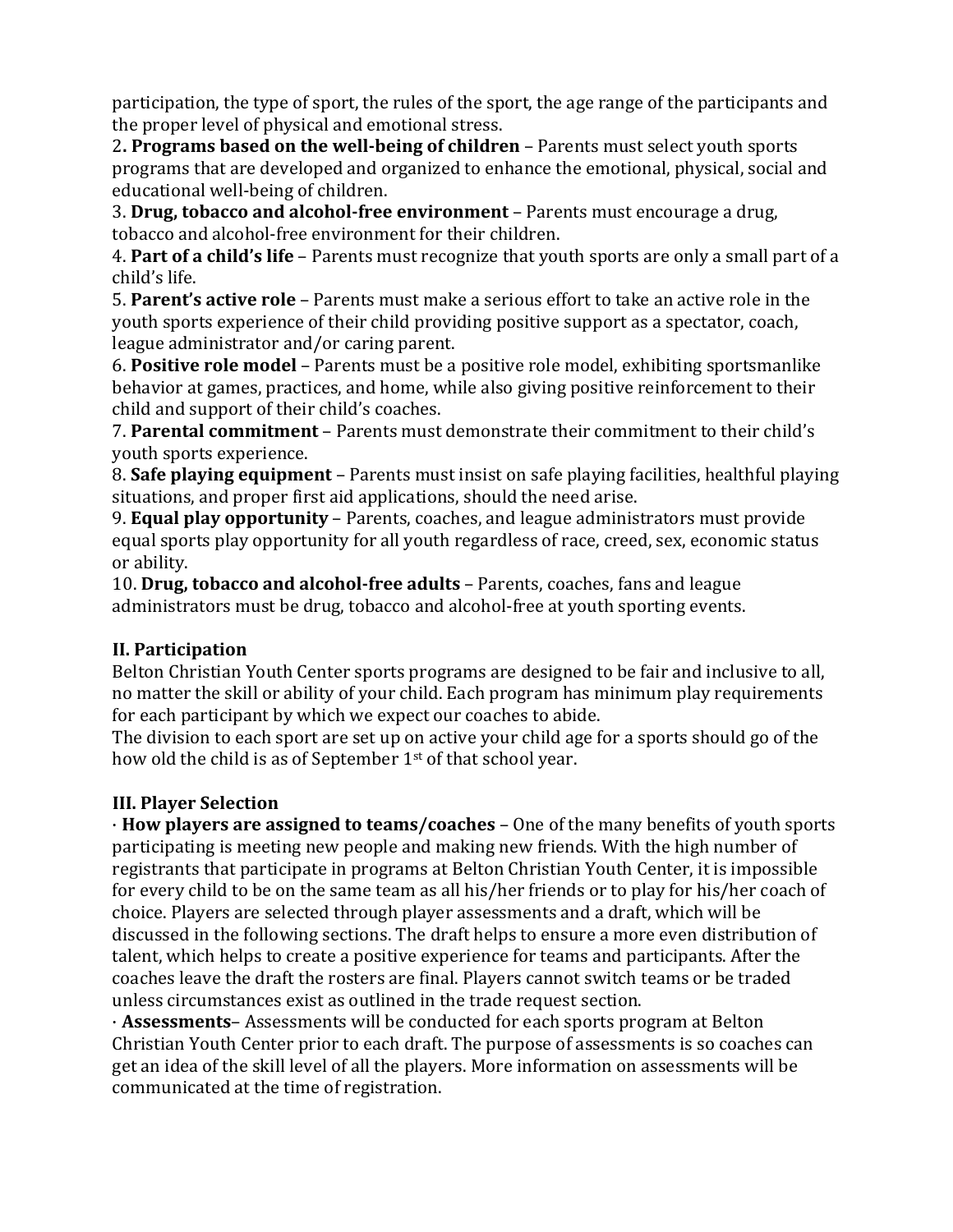## · **Draft procedures**

- Head and assistant coaches' children will automatically be placed on his/her team in the first round of the draft.
- Draft style
	- $\circ$  Snake All coaches will draw a number to determine the draft order for the first round. In round 2 the order is reversed. The order then reverses each round until all players have been drafted.

• **Notification of coach/team** – Coaches are instructed to contact all the players on his/her roster within 48 hours after the coaches' meeting/draft. If you have not heard from a coach by then, please contact the Belton Christian Youth Center office.

 $\cdot$  **Coaches** – A coach can only be a coach for one team per age division.

#### **IV. Practices**

· **How soon they start** – Practices may start as soon as the Monday following the coaches' meeting/draft.

• **What time** – Practices are typically scheduled for 5:30p.m. or 6:30p.m., and usually last approximately one hour, depending on the sport and the age. Coaches select practice times based on their availability.

**· How often** – Typically a team will practice one time per week before games begin. Participants will not be punished if the coach has multiple practices and they can only attend one.

**· Location** – Some practices will be held at the same Belton Christian Youth Center facilities where games are played, or at other local locations secured by Belton Christian Youth Center. In some cases, a coach will secure a practice field independent of Belton Christian Youth Center on which to practice.

## **V. Games**

**· Days of play** – Games are usually held on Saturday mornings and afternoons for each league. Schedules and game times will be communicated for each sports program and can be found at beltonyouth.com.

**· How often** – Typically schedules will be generated giving teams one to two games per week. Belton Christian Youth Center makes the best effort to ensure that each team gets to play every week and will get to play each team at least once.

**· How many** – Typically six games will be scheduled in a season. However, the number of games depends primarily on the number of participants and teams in each program.

**· Location** – Belton Christian Youth Center sports and recreation staff projects locations for each program before registration begins. These projections are based on registration numbers from the previous year and are meant to give parents an idea as to where games will be held. Although every effort will be made to stick to the projections, several varying factors can change days/locations of each age division from year to year.

• **Where/When are the schedules posted** – Game schedules are usually completed a week prior to the first games. All schedules will be posted on the Belton Christian Youth Center website under the recreation tab at https://www.beltonyouth.com/recreation.

 $\cdot$  **Cancelations** – The decision whether or not to play games due to weather will be made as quickly as possible for the convenience of parents and players. As soon as a decision is made, an email will be sent out to the coaches and the Facebook page will be updated with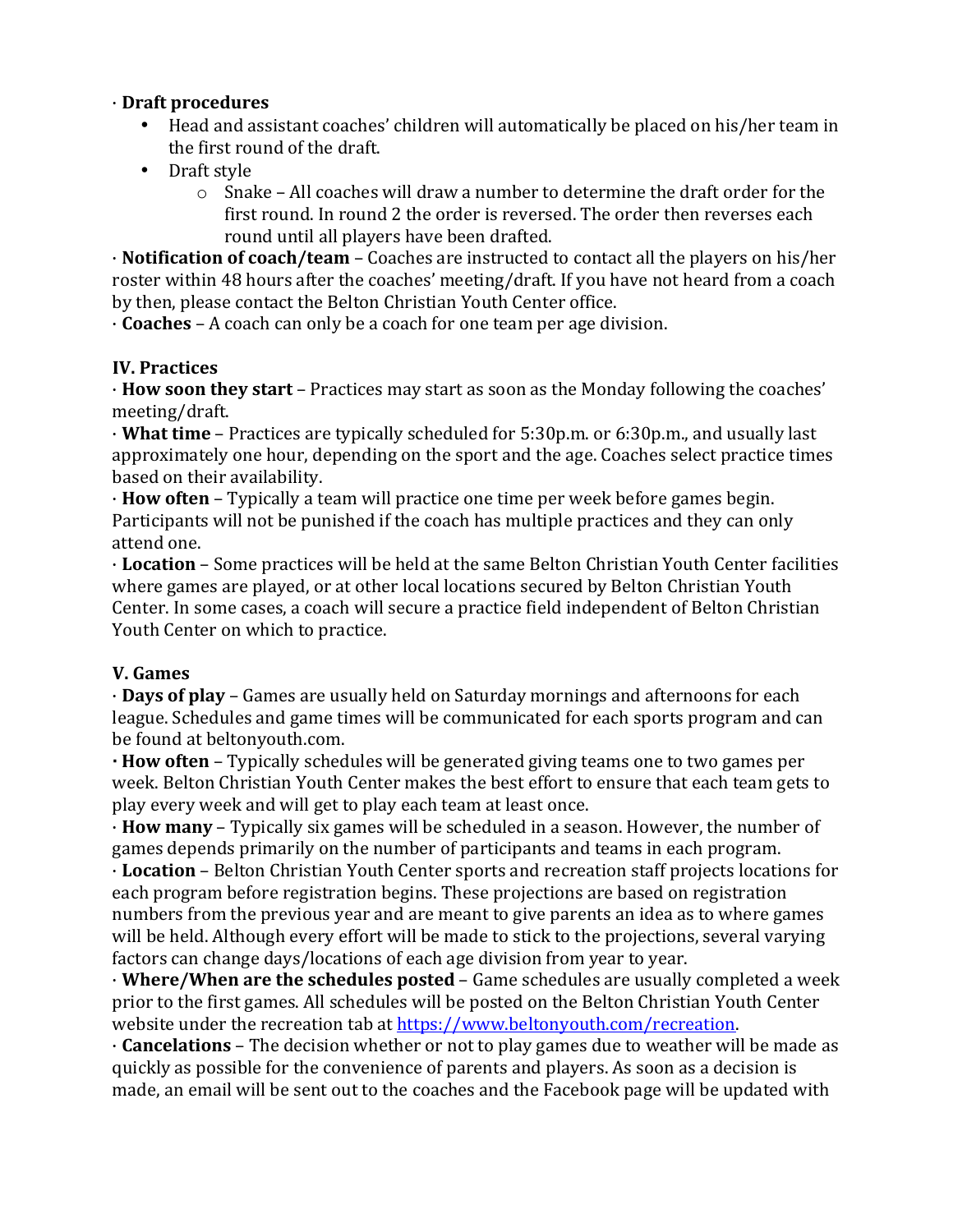the announcement. The coaches will then contact each parent to inform him or her of the cancellation. We ask that you please do not call Belton Christian Youth Center to enquire about field status. If dates are available for rescheduled games that are cancelled, they will be made-up, however in some cases, the decision may be made to not make-up games.  $\cdot$  **Staff** – Belton Christian Youth Center staff will be present during all games, and will be available to answer any questions or concerns

#### **VI. League Website** - www.beltonyouth.com/recreation

The following information can be found at the league website, www.beltonyouth.com/recreation

· **Game schedules** – listed by division, team, or location

- · **BCYC staff contact information**
- **· Game rules**

## **VII. Emergency Planning / Risk Management**

Emergency action plan for Belton Christian Youth Center

- Coach information
	- $\circ$  Whenever working with youth athletes, all head and assistant coaches are responsible for the following:
		- Knowing the location of the nearest emergency telephone.
		- $\blacksquare$  Having a first aid kit available.
		- Knowing and implementing the proper emergency procedures as detailed below.
- The emergency plan of action for Belton Christian Youth Center athletics uses the three American Red Cross first aid steps listed below:
	- $\circ$  CHECK: First aid assessment to determine the necessity for assistance
	- $\circ$  CALL: If assistance is needed, determine if the injury is life threatening. • For a life-threatening situation, send a responsible person to call 911.
	- $\circ$  CARE: Remain with the injured athlete and provide appropriate first aid until either the certified athletic trainer or EMS arrives to take over.
- Most injuries fall into one of three categories

## **1) Athlete should be transported to a hospital or emergency care facility – Call 911.**

(If military, direct EMS to Eisenhower; otherwise, send EMS to hospital.)

- $\circ$  Direct blow to the abdomen, which results in vomiting, severe pain or signs of shock. (Rapid, weak pulse, drowsiness, shallow but rapid respirations, cool, clammy and pale skin.)
- $\circ$  A head injury with any loss of consciousness, vomiting, severe headache, slurred speech, tingling or numbness in both extremities, or is unable to communicate.
- $\circ$  Any severe bleeding that cannot be controlled in a few minutes with direct compression, elevation and application of ice.
- o An injury to an extremity that results in severe loss of function, circulation or sensation.
- $\circ$  Any obvious fracture or deformity of a major limb.
- $\circ$  A student-athlete showing signs of distress or shock.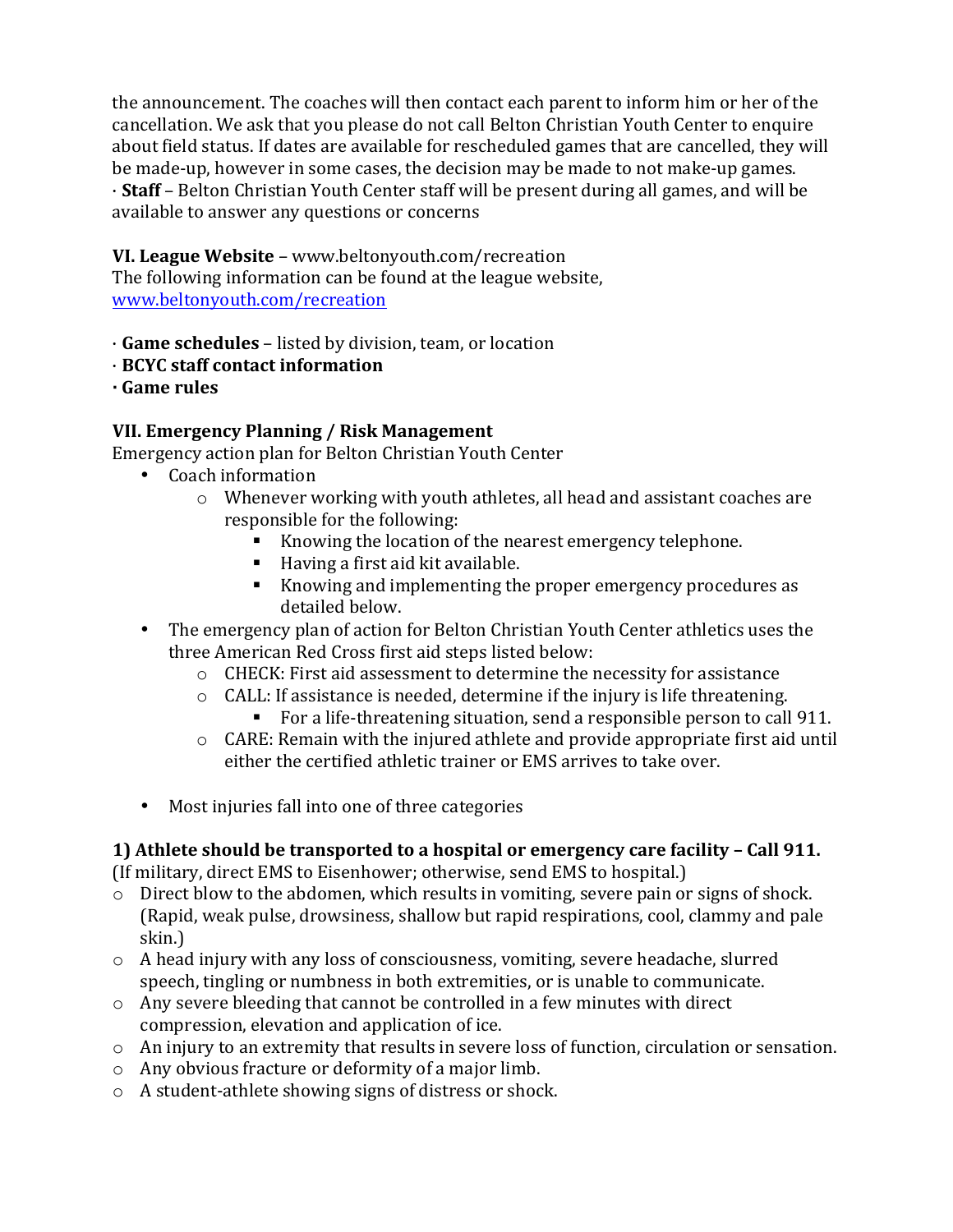# **2) Athlete should not continue and needs further care before returning.**

- $\circ$  An athlete has experienced a head injury.
- $\circ$  Athlete is bleeding. May not continue until bleeding is fully stopped and others will not be at risk of exposure.
- $\circ$  Athlete is favoring injured part in any way (ex. limping) or has pain with activity.
- $\circ$  The injury does not seem serious, but the student-athlete does not want to, or coach feels he or she should not continue.

# **3)** Athlete can continue participating

- $\circ$  Injury is to an extremity and student-athlete is fully functional. (i.e. no limping, can run, sprint, cut, hop and do a full squat all without pain.)
- $\circ$  Athlete is not bleeding, and the wound dressed so that others are not at risk of exposure.
- $\circ$  Athlete is in no other distress and wants to continue.
- $\circ$  Keep watching the athlete for signs of favoring the injured area or other indications that the injury is worse than first expected. When in doubt, always go on the safe side. If there is a question, call the athletic trainer. The head athletic trainer should be notified of any injury as soon as possible.

## **Head Injuries/Concussions**

- $\circ$  If your child has suffered a head injury during athletic participation, she/he will need to rest and avoid any strenuous activity. Please do not give your child any medications unless directed to do so by a physician. We need to know all the symptoms your child is experiencing to manage them properly.
- o The below symptoms are those that your child would be experiencing. If these symptoms persist, worsen or are compounded by other symptoms, please **seek immediate medical attention.\***

## **Signs to watch for:**

Problems could arise over the first 24-48 hours.

You should not be left alone and must go to a hospital at once if you:

- Have a headache that gets worse
- Are very drowsy or can't be awakened (woken up).
- Can't recognize people or places.
- Have repeated vomiting.
- Behave unusually or seem confused; are very irritable.
- Have seizures (arms and legs jerk uncontrollably).
- Have weak or numb arms or legs.
- Are unsteady on your feet; have slurred speech.

Remember, it is better to be safe.

#### **Return to play**

Athletes should not be returned to play the same day of injury.

When returning athletes to play, they should follow a stepwise, symptom-limited program, with stages of progression. For example:

 $\circ$  Rest until asymptomatic (physical and mental rest).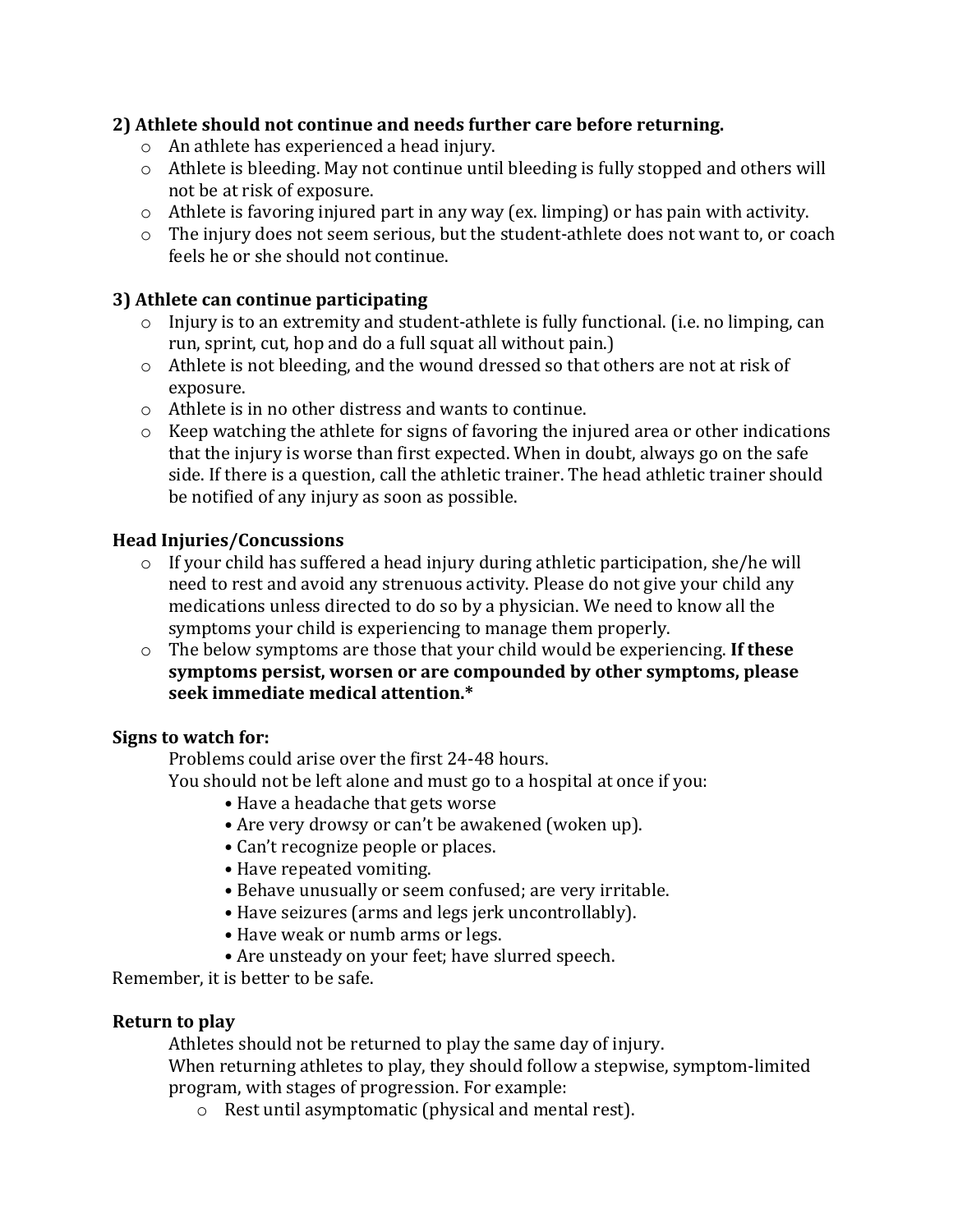- $\circ$  Light aerobic exercise (e.g. stationary cycle).
- $\circ$  Sport-specific exercise.
- $\circ$  Non-contact training drills (start light resistance training).
- $\circ$  Full contact training after medical clearance.
- $\circ$  Return to competition (game play).

There should be approximately 24 hours (or longer) for each stage and the athlete should return to step one if symptoms persist.

#### **Lightning protocol**

 $\circ$  In an effort to continue to create the safest environment for our youth sports participants, volunteers, parents and spectators, the Belton Christian Youth Center will monitor lightning and stop play at any sign of lightning in the area.

#### **Safe shelter**

- $\circ$  Athletes, coaches and spectators must be evacuated to a lightning safe shelter. A lightning safe shelter has four walls, a floor and ceiling, and plumbing and/or wiring. Fully enclosed metal-topped vehicles can serve as safe shelter.
	- o Examples of unsafe shelters are: sheds, dugouts, port-a-potties, golf carts and convertibles.

#### **VIII. Child Abuse**

If maltreatment of a child is reasonably suspected, a report should be made with Child Protective Services, so that a qualified and experienced professional can investigate the situation. If immediate assistance is required called the Bell County Sheriff's dispatch at, (254) 933-5412 or if it is an emergency call 911. Before filing a report please inform Belton Christian Youth Center of the situation.

#### **There are four types of abuse to be aware of:**

1. **Emotional** – This is a pattern of behavior that attacks a child's emotional development and sense of self-worth.

Examples include constant criticizing, belittling, insulting, rejection and providing no love, guidance, or support. Emotional abuse is sometimes referred to as verbal abuse or mental abuse.

2. **Sexual** – This is the exploitation of a child for the sexual gratification of an adult. It may range from exhibitionism and fondling to intercourse or use of a child in the production of pornographic materials.

**3. Physical** – This is non-accidental physical injury which is inflicted by another person and may include severe beatings, burns, human bites, strangulation or immersion in scalding water, with bruises, welts, broken bones, scars or serious internal injuries resulting.

4. **Neglect** – This is the withholding of, or failure to provide a child with the basic necessities of life – food, clothing, shelter, medical care, attention to hygiene or supervision needed for optimal physical growth and development.

Tips to prevent false accusations:

 $\cdot$  Avoid being alone with a child

 $\cdot$  Stay within sight of others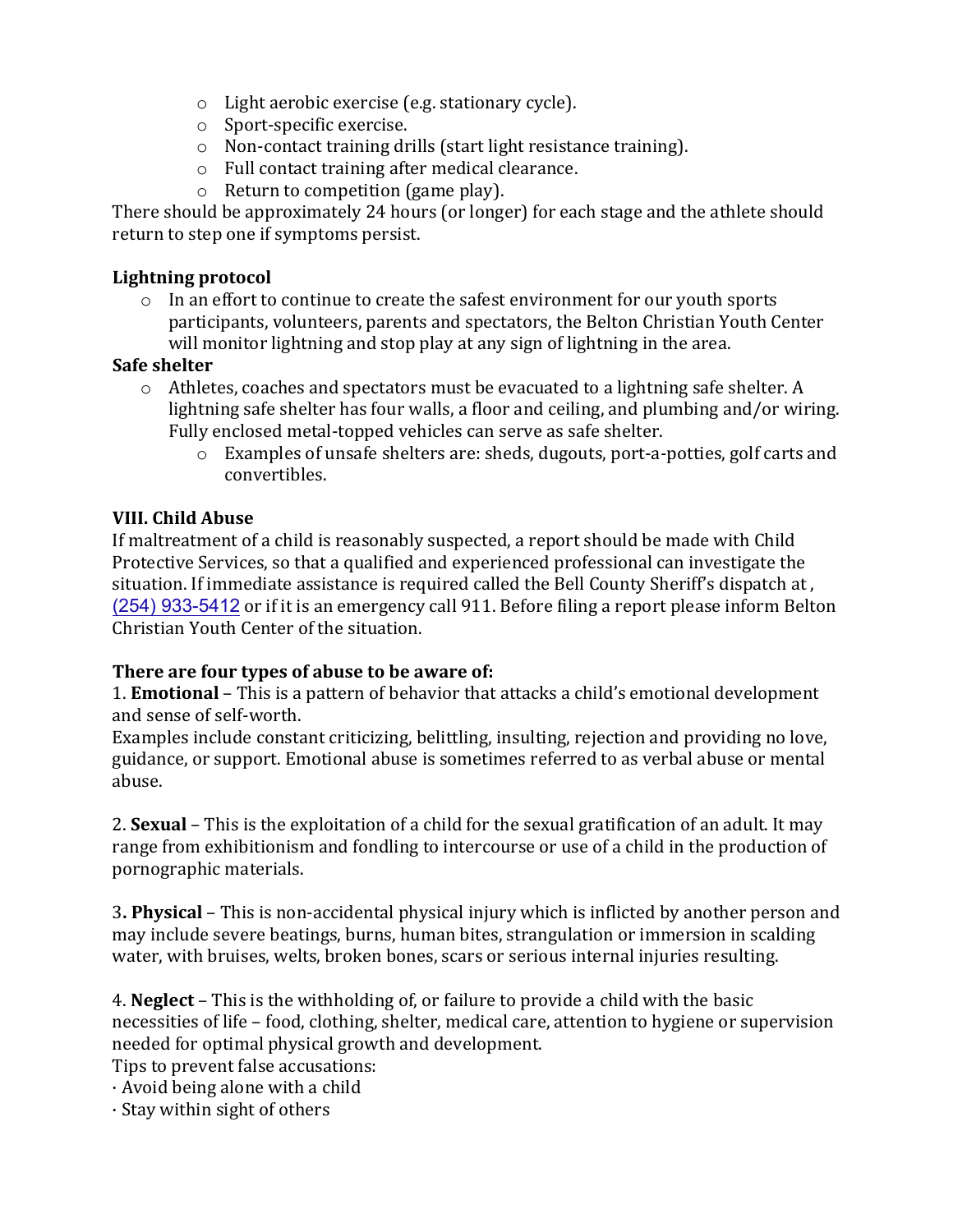- $\cdot$  Respect privacy
- · Avoid sexual jokes, comments, or gestures
- · Set and respect boundaries

#### **IX. Coaches**

There will be a training session during the draft to provide BCYC expectations for each sports season.

Qualities and skills Belton Christian Youth Center looks for in a volunteer coach are: · **Integrity** – a good coach should respect and understand the need for rules. He/she should never attempt to circumvent the rules in any way.

· **Enthusiasm** –adding emotion to effort. A good coach must show enthusiasm in order to encourage and excite his/her players.

• **Patience** – A good coach should not push children beyond their limits in terms of practice. Create an environment of learning and fun, not one of stress and negativity.

• **Sportsmanship** – Set the example. All the kids on your team and their parents are watching how you react to a bad call or treat the other team's coaches, players and fans. Show them that you win and lose with class and respect.

• **Perspective** – Understand that there are far more important things in life than losing a game in youth sports.

Everyone should want to do well and everyone should want to win, but losing a game is not the end of the world. A youth sports coach's success is measured by the respect he/she gains from players, parents, and officials – not wins and losses.

**· Positive attitude** – A coach should encourage his/her players. Avoid negative remarks towards players and officials. Creating a positive environment during games and practices will be more enjoyable for all involved.

· **Preparation** – Have an organized plan for practices. Be familiar with the rules of the game and policies of the league.

· **Communication** – Be accessible to parents. Keep them in the loop with plans and schedules. Setting up an email distribution list with all the parents on your roster is a great way to keep good lines of communication.

 $\cdot$  **Concern for safety** – A coach should always consider the safety and well-being of his/her players above anything else. If there is a safety concern, you need assistance with contact your league coordinator immediately.

#### **Background Screening**

To ensure that the participants involved in Belton Christian Youth Center's programs receive the highest quality experience, all potential volunteer youth sports coaches must go through BCYC's background screening process.

Background screening assists BCYC staff in selecting the most qualified individuals who understand the organization's goals, as well as excluding individuals that have certain criminal histories or histories that suggest they may be a potential risk to young athletes.

• **Application Form** – This form must be completed by all potential coaches for all volunteer positions. Every potential volunteer must complete the form regardless of how long they have been associated with Belton Christian Youth Center.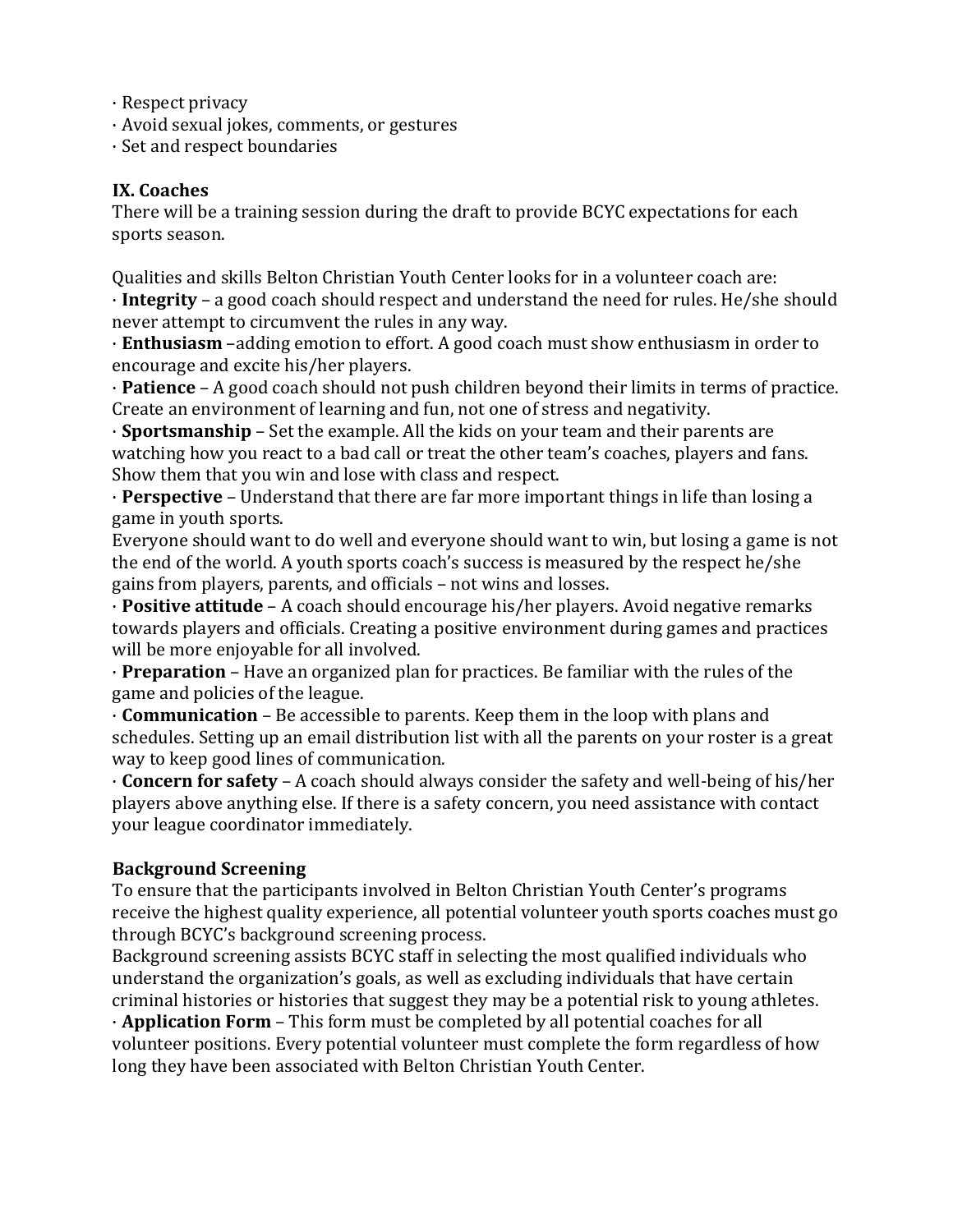# **Expected Behavior**

- Using appropriate language in appropriate tones when interacting with league officials, game officials, parents and spectators.
- Including all players in team activities without regard to race, religion, sex, sexual orientation, body type, national origin, ancestry, disability, ability or any other legally protected classification.
- Treating all players, league officials, game officials, parents and spectators with dignity and respect.
- Playing all players according to the equal participation rules established by the league and the spirit of those rules.
- Encouraging youth to participate in other sports and activities to promote all aspects of their development.
- Allowing reasonable absences from practice.
- I WILL TREAT EACH PLAYER AS AN INDIVIDUAL, REMEMBERING THE LARGE RANGE OF EMOTIONAL AND PHYSICAL DEVELOPMENT FOR THE SAME AGE GROUP.
- Recognizing the differences of each child and treating each player as an individual while demonstrating concern for their individual needs and well-being.
- Encouraging all players, regardless of skill level, to be included as a member of the team and to remain involved in sports.
- Recognizing that youth may vary greatly in physical, social and emotional maturation and considering these factors when setting up competitions and when interacting with youth.
- Recognizing that some physical tasks, drills and demands are not appropriate for all youth.
- I WILL DO MY BEST TO PROVIDE A SAFE PLAYING SITUATION FOR MY PLAYERS.
- Maintaining a high level of awareness of potentially unsafe conditions.
- Protecting players form sexual molestation, assault and physical or emotional abuse.
- Correcting or avoiding unsafe practice or playing conditions.
- Using appropriate safety equipment necessary to protect all players.
- Seeing that the players are provided with adequate adult supervision while under the coach's care.
- I WILL PROMISE TO REVIEW AND PRACTICE THE BASIC FIRST AID PRINCIPLES NEEDED TO TREAT INJURIES OF MY PLAYERS.
- Keeping basic first aid supplies available in all practice and game situations.
- Recognizing and administering proper first aid to an injured player
- Demonstrating concern for an injured player, notifying parents and league coordinators, and cooperating with medical authorities.
- Protecting the players' well-being by removing them from activity when injured and not returning them to activity if they are compromised by injury.
- I WILL DO MY BEST TO ORGANIZE PRACTICES THAT ARE FUN AND CHALLENGING FOR ALL MY PLAYERS.
- Establishing practice plans that are interesting, varied, productive and aimed at improving all players' skills and individual abilities.
- Devoting appropriate time to the individual improvement of each player.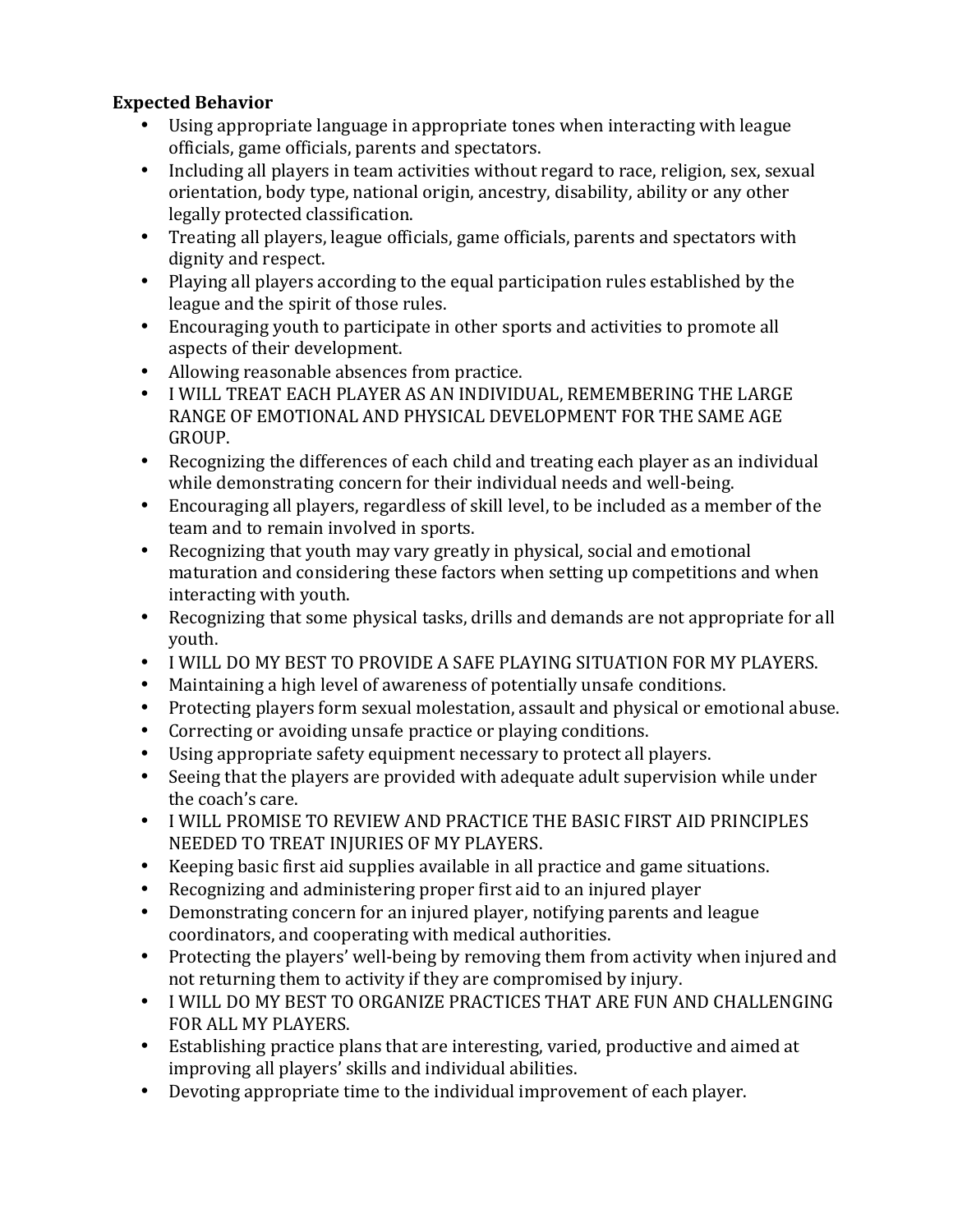- Conducting practices of reasonable length and intensity appropriate for the age and conditioning of the players.
- I WILL LEAD BY EXAMPLE IN DEMONSTRATING FAIR PLAY AND SPORTSMANSHIP TO ALL MY PLAYERS.
- Adopting the position, teaching and demonstrating that it is our basic moral code to treat others as we would like to be treated.
- Abiding by and supporting the rules of the game as well as the spirit of the rules.
- Providing an environment conducive to fair and equitable competition.
- Using the influential position of youth coach as an opportunity to promote, teach and expect sportsmanship and fair play.
- I WILL PROVIDE A SPORTS ENVIRONMENT FOR MY TEAM THAT IS FREE OF DRUGS, TOBACCO, AND ALCOHOL AND I WILL REFRAIN FROM THEIR USE AT ALL BELTON CHRISTIAN YOUTH RECREATION AND SPORTS EVENTS.
- Being alcohol and drug free at all team activities or in the presence of your players.
- Refraining from the use of any type of tobacco products at all team activities or in the presence of your players.
- Encouraging parents to refrain from the public use of tobacco products or alcohol at team activities.
- I WILL BE KNOWLEDGEABLE IN THE RULES OF EACH SPORT THAT I COACH, AND I WILL TEACH THESE RULES TO MY PLAYERS.
- Becoming knowledgeable, understanding and supportive of all applicable game rules, league rules, regulations and policies.
- Teaching and requiring compliance of these rules among players.
- I WILL USE THOSE COACHING TECHNIQUES APPROPRIATE FOR EACH OF THE SKILLS THAT I TEACH.
- Teaching techniques that reduce the risk of injury to both the coach's own players and their opponents.
- Discouraging illegal contact or intentionally dangerous play and administering swift and equitable discipline to players involved in such activity.
- I WILL REMEMBER THAT I AM A YOUTH SPORTS COACH, AND THAT THE GAME IS FOR CHILDREN AND NOT FOR ADULTS.
- Maintaining a positive, helpful and supportive attitude.
- Exercising your authority/influence to control the behavior of the fans and spectators.
- Exhibiting gracious acceptance of defeat or victory.
- Accepting and adhering to all league rules and policies related to the participation of adults and youth.
- Fulfilling the expected role of a youth coach to adopt a "children first" philosophy.
- Allowing and encouraging the players to listen, learn and play hard within the rules.
- Placing the emphasis on fun and participation.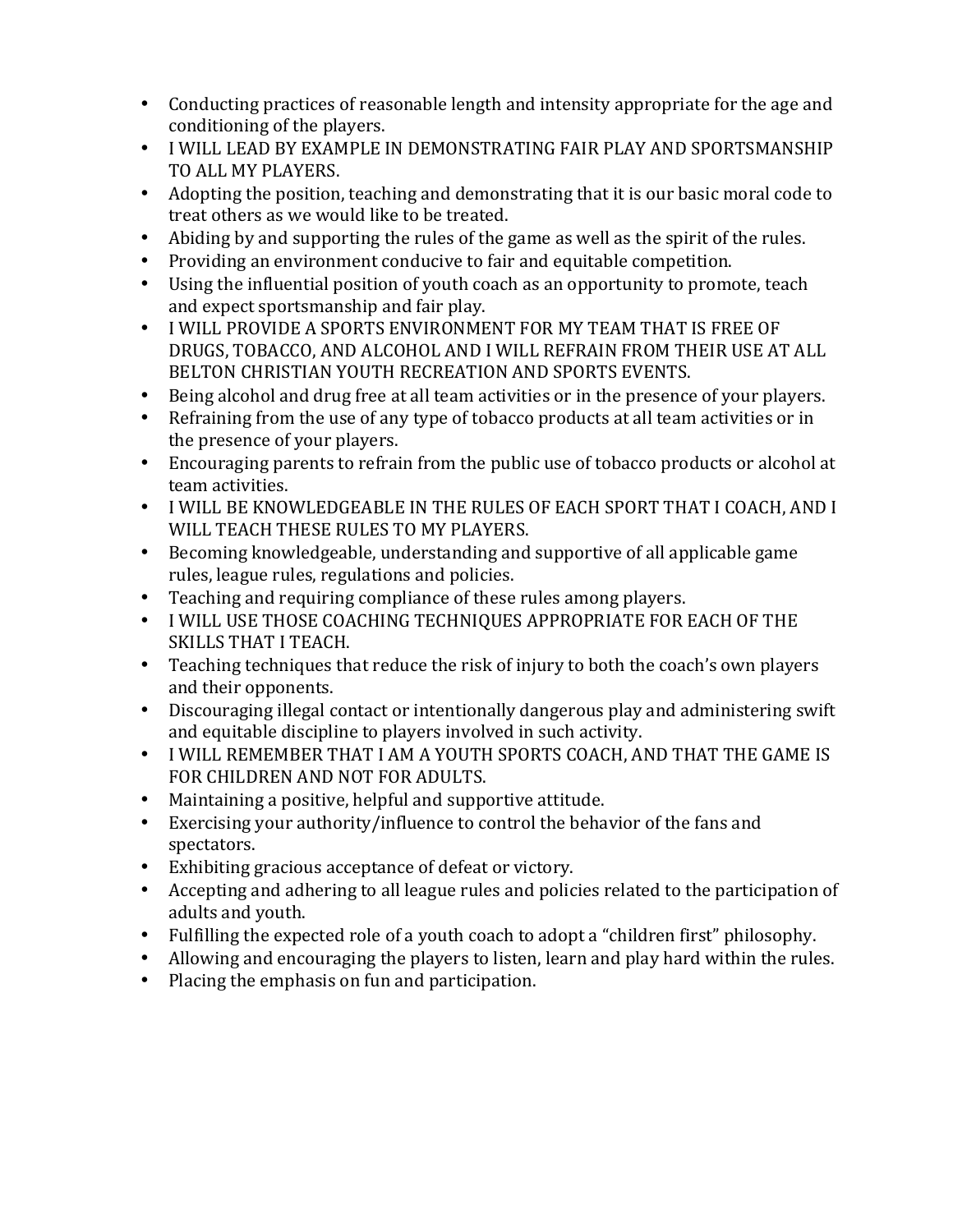#### **Violations of the Code of Conduct/Ethics**

#### **Possible actions include:**

- Warning to the coach accompanied by apology from the coach
- Probation
- One game suspension
- Multiple game suspension
- Season suspension
- Permanent revocation of certification, thus inability to continue as a BCYC coach

#### Factors that might suggest a more lenient sanction include:

- First offense
- Remorse
- Apparent desire to reform
- Other good coaching attributes
- History of dedication to youth sports

#### **Factors that might suggest a harsher sanction include:**

- Child endangerment
- Violation of law
- Prior violations
- Lack of remorse
- Number of ethics canons violated
- Number of expected behaviors violated
- Breach of duties as a role model
- Extraordinarily poor judgment around children
- Lying or not being forthcoming

#### **X. Parents/Spectators**

#### **Code of Ethics**

In order for a program to be truly successful, it takes the cooperation of players, coaches, officials, league administrator, spectators and especially parents. Parents and spectators are expected to read, understand and abide by the following:

- I will encourage good sportsmanship by demonstrating positive support for all players, coaches and officials at every game, practice or other youth sports event.
- I will place the emotional and physical well-being of my child ahead of a personal desire to win.
- I will insist that my child play in a safe and healthy environment.
- I will support coaches and officials working with my child, in order to encourage a positive and enjoyable experience for all.
- I will demand a sports environment for my child that is free of drugs, tobacco, and alcohol and will refrain from their use at all youth sports events.
- I will remember that the game is for youth not adults.
- I will do my very best to make sure youth sports remain fun for my child.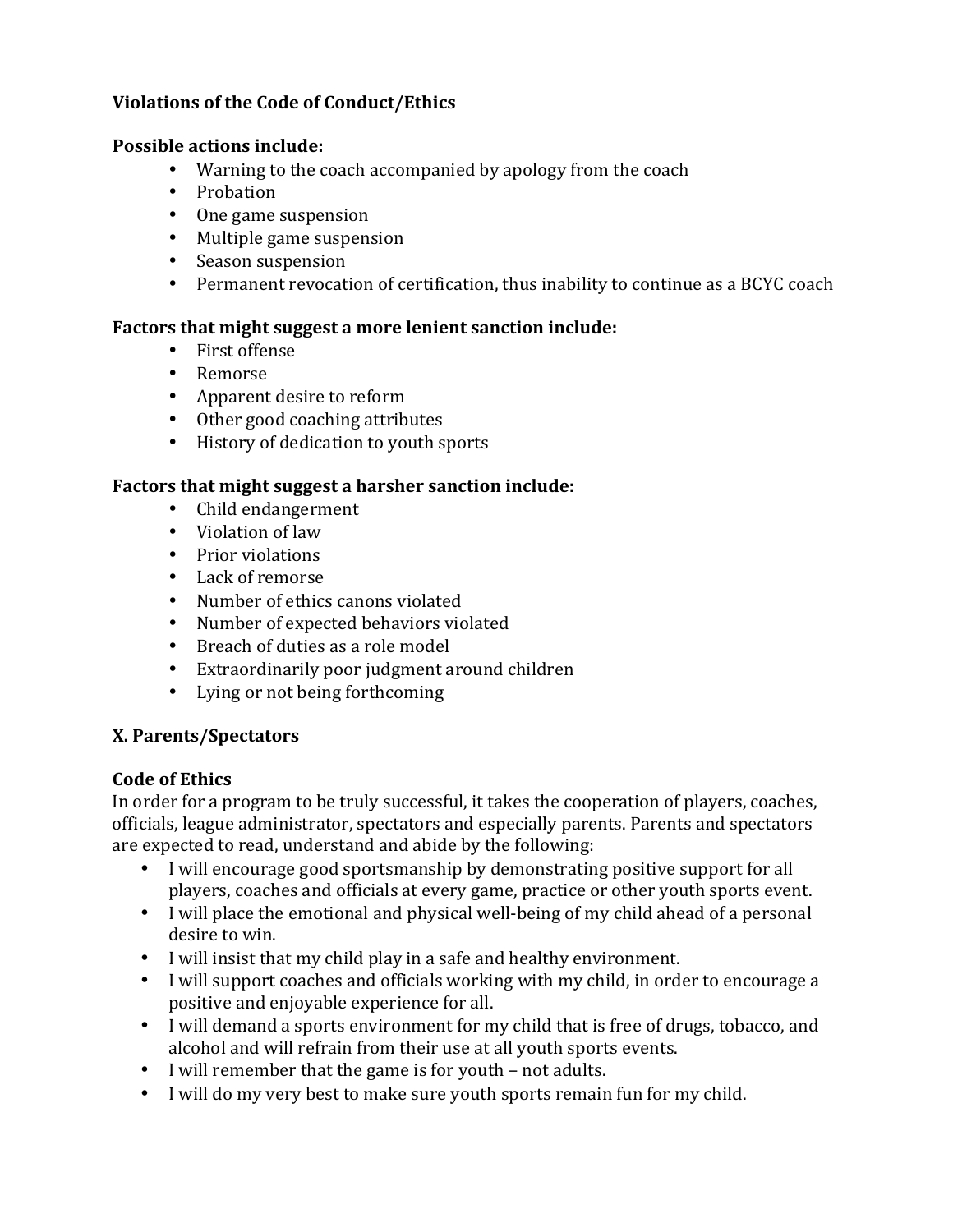- I will ask my child to treat other players, coaches, fans and officials with respect regardless of race, sex, creed, ability or religion.
- I will require that my child's coach be trained in the responsibilities of being a youth sports coach and that the coach upholds the coaches' code of ethics.

## **Corrective Action**

Parents who do not follow the above code of ethics will be subject to corrective action. It is the philosophy of Belton Christian Youth Center recreation that parents should not spoil the experience of participation in youth sports for the children. The following guidelines have been established for addressing problems with parents/spectators.

#### **Note: These guidelines are not absolute in dealing with behavioral problems. Severe situations could warrant harsher sanctions.**

1. Verbal warning – League administrator and/or coach will discuss the undesirable conduct with parents and stress that this behavior will not be tolerated. Coach will document this conversation and submit to BCYC.

2. Written warning – League administrator, coach or official will notify BCYC of continued breach of code of ethics and BCYC will arrange a meeting with the parents. A formal letter of reprimand will be given to the parent stating that the next offense could lead to a suspension or ban.

3. Game suspension - A letter of suspension will be drafted by BCYC staff explaining that the parent will be banned from attending the team's next scheduled contest. The next offense could result in a season-long suspension.

4. Season-long suspension – The parent will be banned from attending any future league contests. The parent will remain on suspension until a formal request for re-instatement is made. BCYC will review the re-instatement request and determine if the suspension will be lifted

## **XI. Participants**

## **Code of Conduct**

In order for a program to be truly successful, it takes the cooperation of players, coaches, officials, league administrator, spectators and especially parents. Participants are expected to read, understand and abide by the following code of ethics:

- I will demonstrate and encourage good sportsmanship from fellow players, coaches, officials and parents at every game and practice.
- I will attend every practice and game that I can, and will notify my coach if I cannot attend.
- I will expect to receive a fair and just amount of playing time.
- I will do my very best to listen and learn from my coaches.
- I will treat my coaches, other players, officials and fans with respect regardless of race, sex, creed or abilities, and will expect to be treated accordingly.
- I deserve to have fun during my sports experience and will alert parents or coaches if it stops being fun.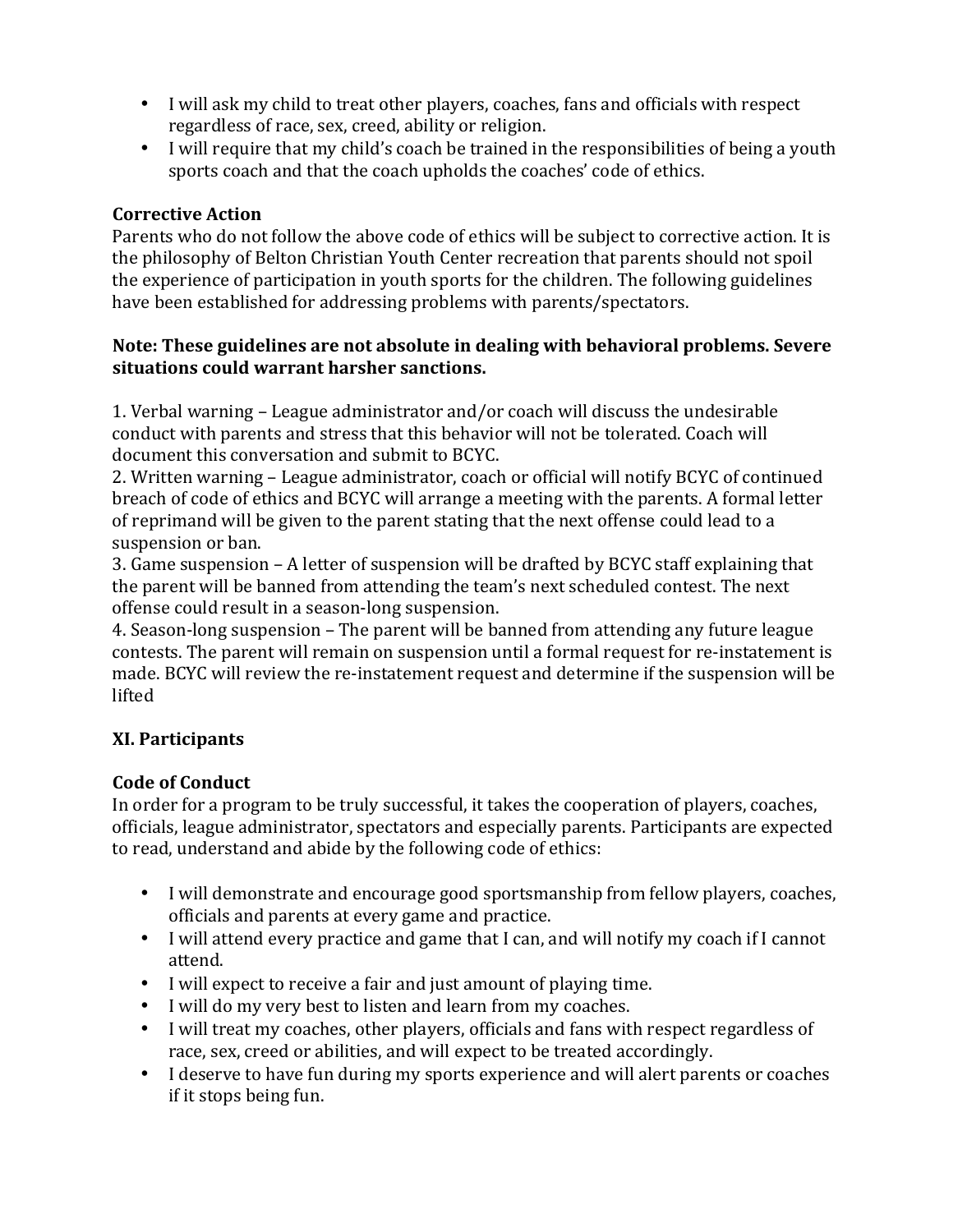- I deserve to play in an environment that is free of drugs, tobacco and alcohol and expect adults to refrain from their use at all youth sports events.
- I will encourage my parents to be involved with my team in some capacity because it is important to me.
- I will remember that sports are an opportunity to have fun.

#### • **Corrective Action**

Players who fail to adhere to the code of conduct may be subject to disciplinary action. Therefore, Belton Christian Youth Center has instituted a corrective action policy to establish appropriate consequences for inappropriate behavior.

Note: These guidelines are not absolute in dealing with behavioral problems. Severe situations could warrant harsher sanctions.

1. Verbal warning – Coach will discuss inappropriate conduct with the player and parents and emphasize that this behavior will not be tolerated. Coach will document this discussion and provide a copy to BCYC.

2. Period suspension – Coach will bench the offending player for a period of time during a game when he/she should be playing. Coach will inform BCYC of the problem and why the child is sitting out playing time.

3. Game suspension – Coach will bench the offending player for one entire game when he/she should be playing.

Coach will inform BCYC of the third offense, at which time the player and the parent must attend a meeting with the coach and BCYC representative before the player is allowed to resume playing. The player will be warned that the next offense could result in his/her expulsion from the league.

4. League expulsion – The participant on the fourth offense may be expelled from the league and no refund will be given. The parent will need to make a formal request to be reinstated into this league. The player and parent will next meet with BCYC prior to the start of the next youth sports season to determine if the child is capable of playing within the guidelines of the program.

# **XII. Administrators and Officials**

Belton Christian Youth Center is dedicated to raising community standards in youth sports. In order to do so, we must hold ourselves accountable by staying abreast on current topics and trends in the recreation industry. Training administrators and officials are essential in maintaining a level of professionalism and credibility in youth sports.

Administrators and Officials are expected to understand and pledge to abide by the following code of ethics:

I hereby pledge to provide support to all youth sports programs in my community, to administer youth sports programs with professionalism and in the best interest of all the children involved by following the youth sports administrator's code of ethic:

- I will run youth sports programs for the children involved, not the adults.
- I will ensure that I am knowledgeable in the area of youth sports administration.
- I will do my best to provide a safe playing situation for all participants.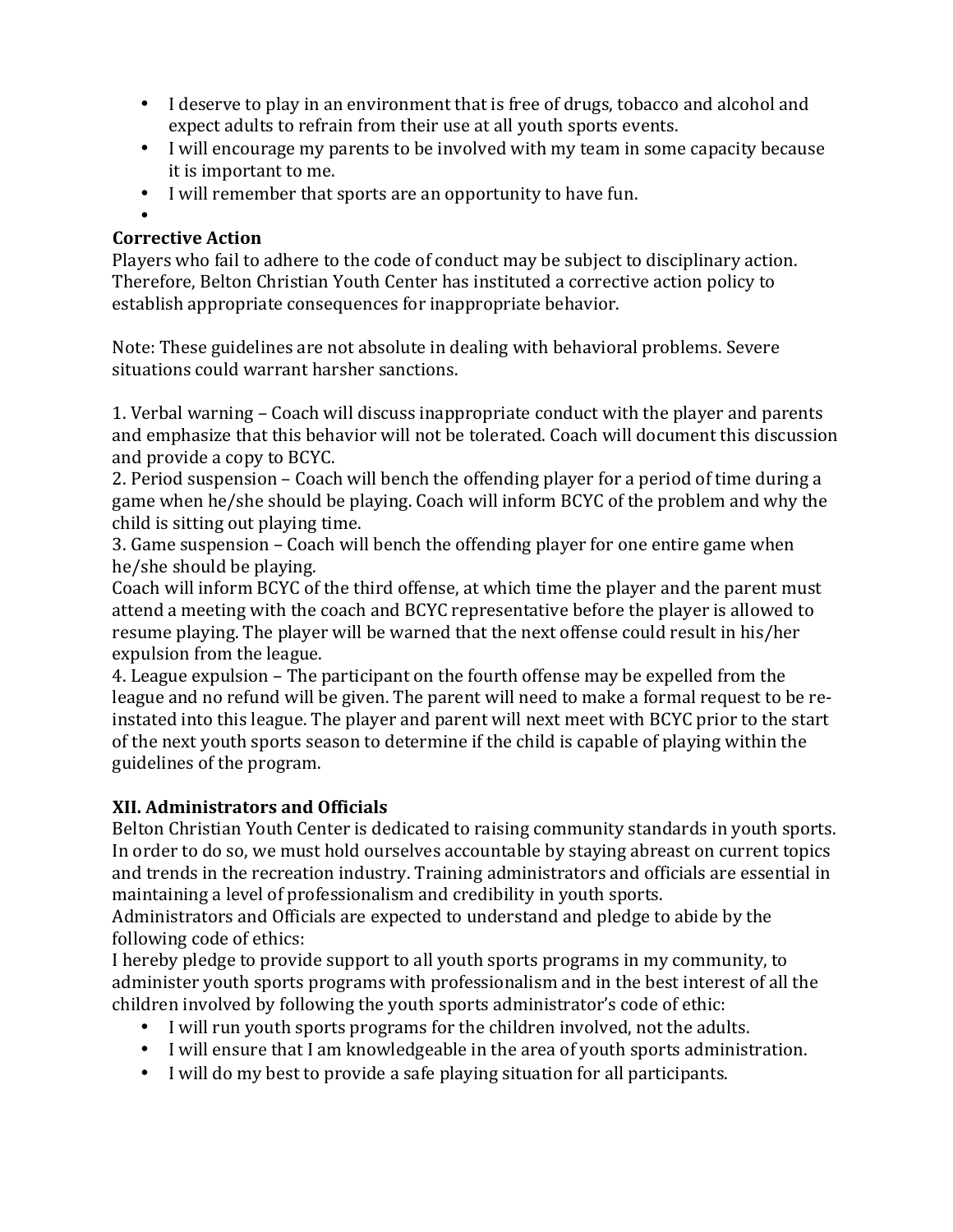- I will provide support for coaches, officials and parents to provide a positive, enjoyable experience for all.
- I will require all coaches to be trained in the responsibilities of being a volunteer within the organization.
- I will implement and enforce the national standards for youth sports.
- I promise to stay informed about current issues involving youth sports.
- I will encourage good sportsmanship by demonstrating positive support of all players, coaches, fellow officials and league administrator at all times.
- I will ensure that I am knowledgeable of the rules of each sport I officiate, and apply those rules fairly to all participants, teams and coaches.
- I will not allow personal friendships and associations to influence my decisions during a contest.
- I will refrain from the use of tobacco and alcohol products when in the youth sports environment.
- I will remember that youth sports are an opportunity for children to learn and have fun.
- I will place the safety of the participants above all else.

# **XII. Waivers**

I understand that:

This copy of the athletics policies is available to me at the front desk of the Belton Christian Youth Center and on their website. I agree to read and follow all policies/rules stated within. I also agree to discuss and explain these rules to my child/children for their safety and welfare while participating in BCYC athletics. Failure to follow the policies/rules may result in disciplinary action including, but not limited to, suspension.

#### Sign and Date

I understand and give my permission for BCYC:

- To take occasional photos for promotional efforts Initial
- To transport my child for BCYC activities, field trips and special events Initial
- To access medical attention, examination, anesthetic, diagnosis, surgery or treatment Initial